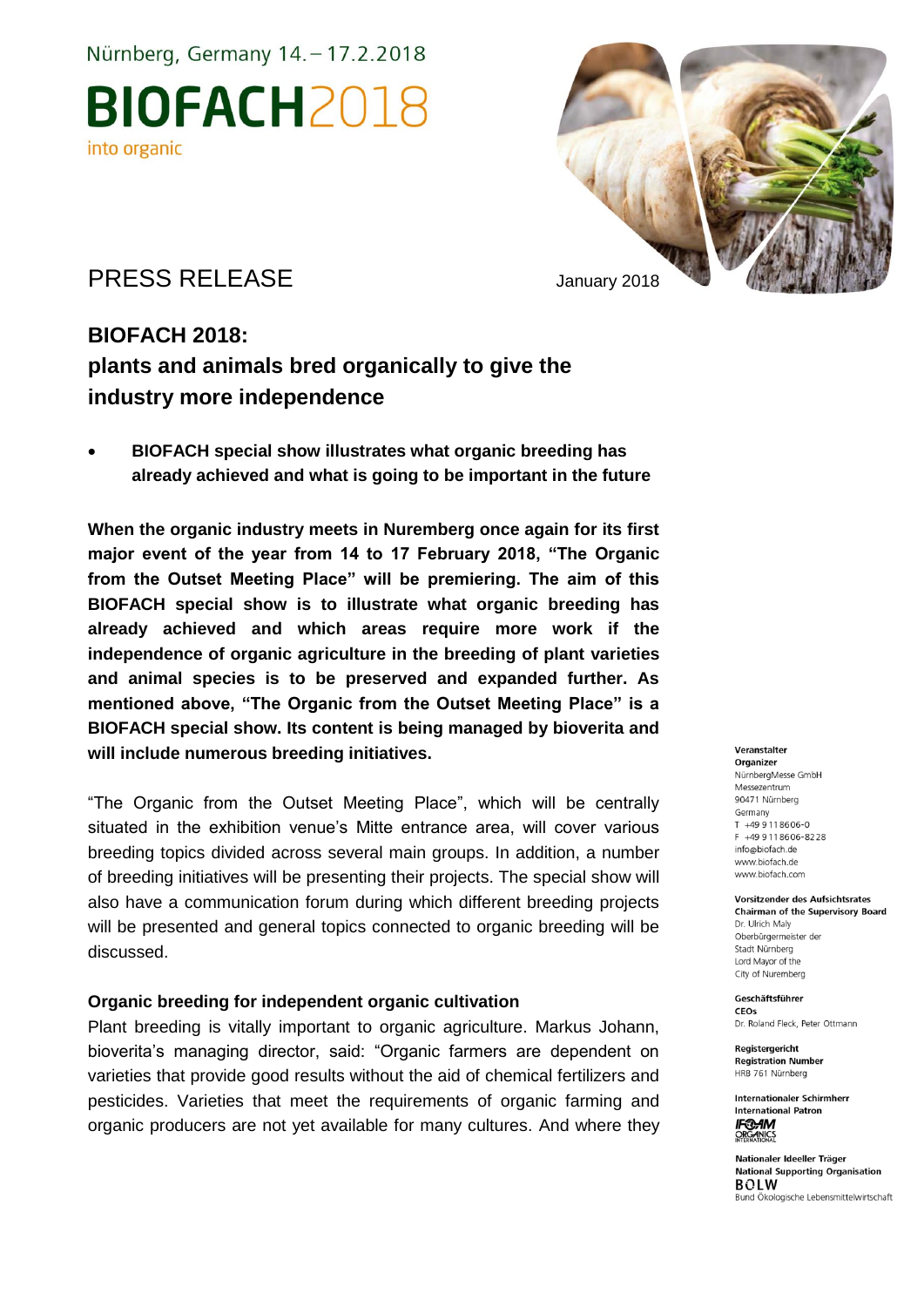# Nürnberg, Germany 14. - 17.2.2018 **BIOFACH2018** into organic



are available, their future is anything but secure, because the threat posed to the organic industry by new genetic engineering methods and the fact that the industry is becoming more and more concentrated across a few suppliers is immense. The work of organic breeders is helping the organic movement to become more independent and is also acting as a counterpoint to the increasing amount of power falling into the hands of large seed multinationals. Thanks to the many years of development work carried out by pioneers, organic grain farmers today are able to have organically bred varieties that are already well established in the market."

"Another important part of thinking sustainably here is varieties that have been bred specially for organic agriculture," Mr Johann continued. The organically bred varieties should produce harvests that are as good and stable as possible, but that's not all; they also have to be able to transform the limited quantities of nutrients given to them by the ground into the best possible quality, be very resistant to diseases and pests, produce good straw yields, develop strong roots and be able to produce good results when processed or baked. For example, the organic cultivation of dessert fruits differs from conventional intensive fruit growing enormously, especially when it comes to fertilization and pest management. Most common varieties on the market require intensive protection from pests, which is very expensive with organic agents and often doesn't guarantee sufficient yield security. The development of new varieties that combine first-rate quality with excellent suitability for organic cultivation is therefore very important. Experts expect the first common varieties produced through organic fruit breeding to appear on the market in the next few years.

### **Organic animal breeding**

Independent breeding for organic agriculture is essential in animal breeding too. Mr Johann said: "In the case of cattle, female animals in particular are already being bred on organic farms. Ruminants are perfectly designed to digest cellulose and to be walking continuously.

Organic cattle breeding therefore concentrates on good pasture land, health and longevity.